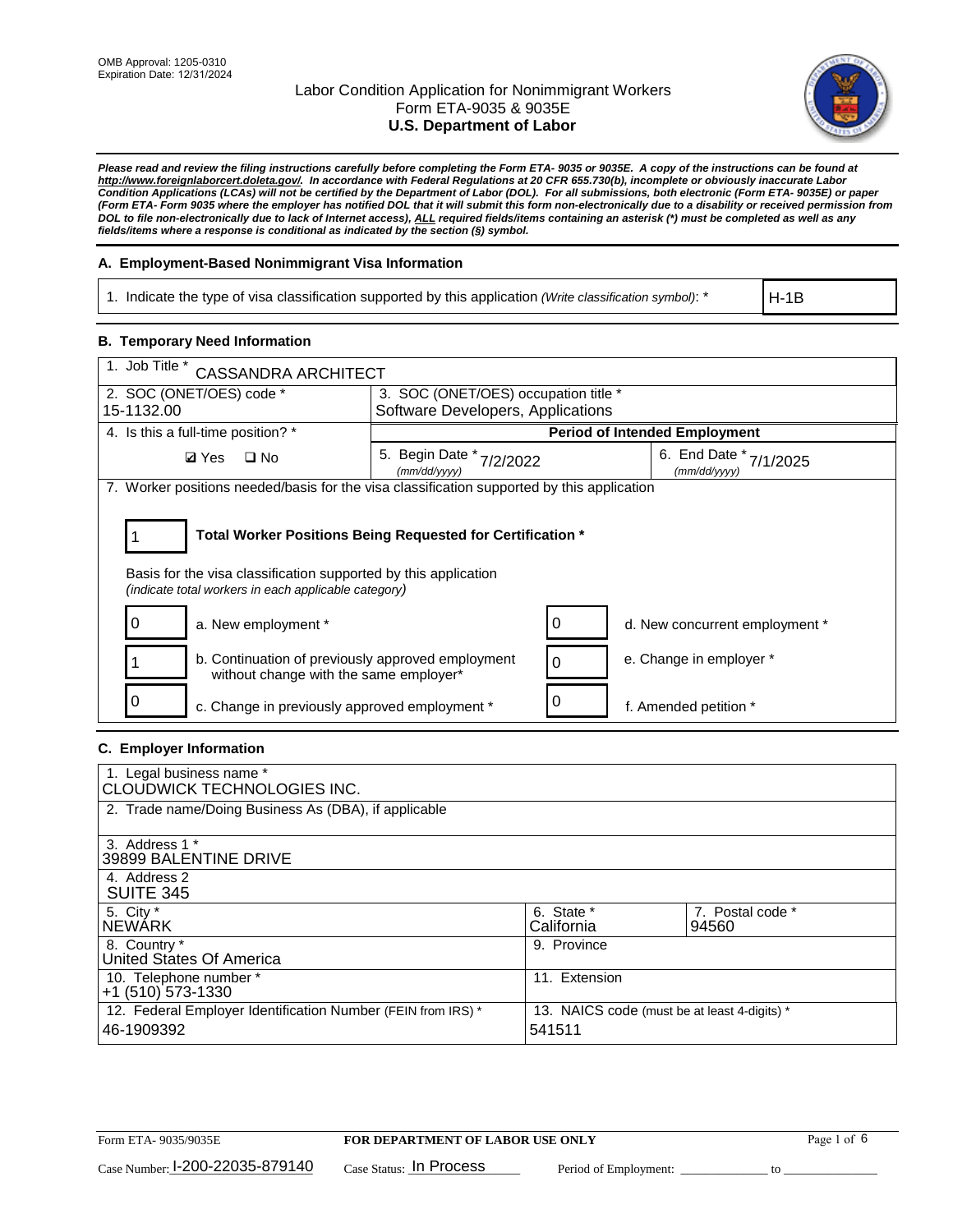

# **D. Employer Point of Contact Information**

**Important Note**: The information contained in this Section must be that of an employee of the employer who is authorized to act on behalf of the employer in labor certification matters. The information in this Section must be different from the agent or attorney information listed in Section E, unless the attorney is an employee of the employer.

| 1. Contact's last (family) name *                   | 2. First (given) name * |                          | 3. Middle name(s)         |
|-----------------------------------------------------|-------------------------|--------------------------|---------------------------|
| <b>CHHABRA</b>                                      | <b>MANINDER</b>         |                          | <b>SINGH</b>              |
| 4. Contact's job title *<br>CHIEF EXECUTIVE OFFICER |                         |                          |                           |
| 5. Address 1 *<br>39899 BALENTINE DRIVE             |                         |                          |                           |
| 6. Address 2<br><b>SUITE 345</b>                    |                         |                          |                           |
| 7. City *<br><b>NEWÁRK</b>                          |                         | 8. State *<br>California | 9. Postal code *<br>94560 |
| 10. Country *<br>United States Of America           |                         | 11. Province             |                           |
| 12. Telephone number *                              | Extension<br>13.        | 14. E-Mail address       |                           |
| +1 (510) 573-1330                                   |                         | MANI@CLOUDWICK.COM       |                           |

# **E. Attorney or Agent Information (If applicable)**

**Important Note**: The employer authorizes the attorney or agent identified in this section to act on its behalf in connection with the filing of this application.

| 1. Is the employer represented by an attorney or agent in the filing of this application? *<br>If "Yes," complete the remainder of Section E below. |  |                            |                                            |                          |                              | <b>Ø</b> Yes<br>$\square$ No                         |  |  |
|-----------------------------------------------------------------------------------------------------------------------------------------------------|--|----------------------------|--------------------------------------------|--------------------------|------------------------------|------------------------------------------------------|--|--|
| 2. Attorney or Agent's last (family) name §                                                                                                         |  | 3. First (given) name $\S$ |                                            |                          | 4. Middle name(s)            |                                                      |  |  |
| <b>INDERJIT</b><br>AHLUWALIA                                                                                                                        |  |                            |                                            |                          | <b>SINGH</b>                 |                                                      |  |  |
| 5. Address 1 §<br>1871 THE ALAMEDA                                                                                                                  |  |                            |                                            |                          |                              |                                                      |  |  |
| 6. Address 2<br>SUITE 333                                                                                                                           |  |                            |                                            |                          |                              |                                                      |  |  |
| 7. City §<br>8. State §<br>SAN JOSE<br>California                                                                                                   |  |                            |                                            |                          | 95126                        | 9. Postal code §                                     |  |  |
| 10. Country §<br>United States Of America                                                                                                           |  |                            | 11. Province                               |                          |                              |                                                      |  |  |
| 12. Telephone number §                                                                                                                              |  | 13. Extension              |                                            | 14. E-Mail address       |                              |                                                      |  |  |
| +1 (408) 981-7696                                                                                                                                   |  |                            |                                            | INDER@AHLUWALIA-FIRM.COM |                              |                                                      |  |  |
| 15. Law firm/Business name §                                                                                                                        |  |                            |                                            |                          | 16. Law firm/Business FEIN § |                                                      |  |  |
| THE AHLUWALIA FIRM                                                                                                                                  |  |                            |                                            | 26-2910905               |                              |                                                      |  |  |
| 17. State Bar number (only if attorney) §                                                                                                           |  |                            |                                            |                          |                              | 18. State of highest court where attorney is in good |  |  |
| 26168                                                                                                                                               |  |                            | standing (only if attorney) §<br>Tennessee |                          |                              |                                                      |  |  |
| 19. Name of the highest State court where attorney is in good standing (only if attorney) §                                                         |  |                            |                                            |                          |                              |                                                      |  |  |
| TENNESSEE SUPREME COURT                                                                                                                             |  |                            |                                            |                          |                              |                                                      |  |  |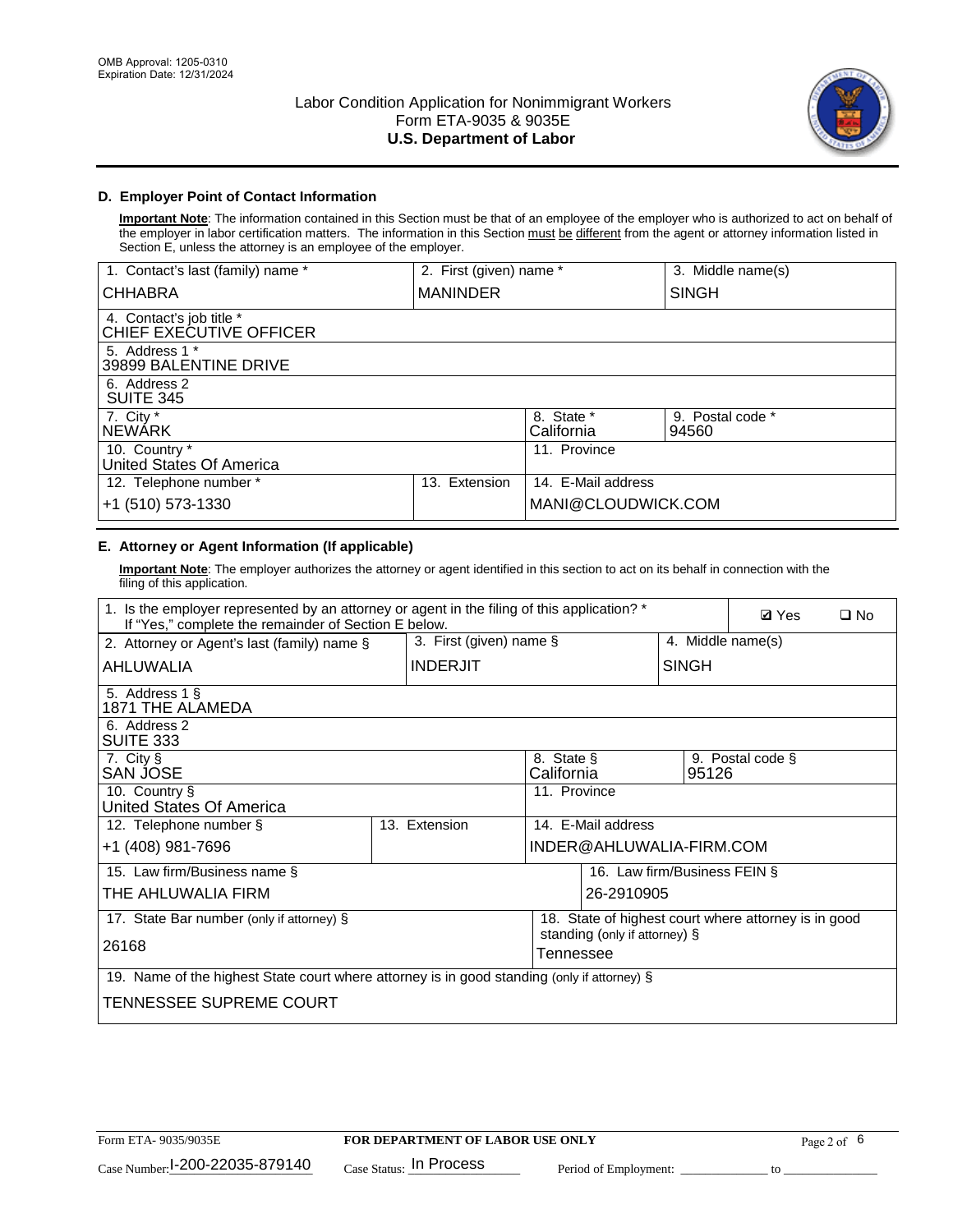

#### **F. Employment and Wage Information**

**Important Note**: The employer must define the intended place(s) of employment with as much geographic specificity as possible. Each intended place(s) of employment listed below must be the worksite or physical location where the work will actually be performed and cannot be a P.O. Box. The employer must identify all intended places of employment, including those of short duration, on the LCA. 20 CFR 655.730(c)(5). If the employer is submitting this form non-electronically and the work is expected to be performed in more than one location, an attachment must be submitted in order to complete this section. An employer has the option to use either a single Form ETA-9035/9035E or multiple forms to disclose all intended places of employment. If the employer has more than ten (10) intended places of employment at the time of filing this application, the employer must file as many additional LCAs as are necessary to list all intended places of employment. See the form instructions for further information about identifying all intended places of employment.

#### a.*Place of Employment Information* 1

|                                 | 1. Enter the estimated number of workers that will perform work at this place of employment under<br>1<br>the LCA.*            |  |                                          |                      |                          |  |  |  |
|---------------------------------|--------------------------------------------------------------------------------------------------------------------------------|--|------------------------------------------|----------------------|--------------------------|--|--|--|
|                                 | 2. Indicate whether the worker(s) subject to this LCA will be placed with a secondary entity at this<br>place of employment. * |  | $\square$ Yes                            | <b>Z</b> No          |                          |  |  |  |
|                                 | 3. If "Yes" to question 2, provide the legal business name of the secondary entity. §                                          |  |                                          |                      |                          |  |  |  |
|                                 | 4. Address 1 *                                                                                                                 |  |                                          |                      |                          |  |  |  |
|                                 | 39899 BALENTINE DRIVE                                                                                                          |  |                                          |                      |                          |  |  |  |
|                                 | 5. Address 2<br><b>AUITE 345</b>                                                                                               |  |                                          |                      |                          |  |  |  |
| 6. City $*$                     | <b>NEWARK</b>                                                                                                                  |  | 7. County *<br>Alameda                   |                      |                          |  |  |  |
|                                 | 8. State/District/Territory *<br>California                                                                                    |  | 9. Postal code *<br>94560                |                      |                          |  |  |  |
|                                 | 10. Wage Rate Paid to Nonimmigrant Workers *                                                                                   |  | 10a. Per: (Choose only one)*             |                      |                          |  |  |  |
|                                 | □ Hour □ Week □ Bi-Weekly □ Month □ Year<br>From* $\$\,$ 167710 00 To: $\$\,$<br>200000 00                                     |  |                                          |                      |                          |  |  |  |
|                                 | 11. Prevailing Wage Rate *                                                                                                     |  | 11a. Per: (Choose only one)*             |                      |                          |  |  |  |
|                                 | 167710 00<br>$\mathbb{S}$                                                                                                      |  | □ Hour □ Week □ Bi-Weekly □ Month 回 Year |                      |                          |  |  |  |
|                                 | Questions 12-14. Identify the source used for the prevailing wage (PW) (check and fully complete only one): *                  |  |                                          |                      |                          |  |  |  |
| 12.<br>$\overline{\phantom{0}}$ | A Prevailing Wage Determination (PWD) issued by the Department of Labor                                                        |  |                                          |                      | a. PWD tracking number § |  |  |  |
| 13.<br>$\blacktriangledown$     | A PW obtained independently from the Occupational Employment Statistics (OES) Program                                          |  |                                          |                      |                          |  |  |  |
|                                 | a. Wage Level (check one): §                                                                                                   |  |                                          | b. Source Year §     |                          |  |  |  |
|                                 | D IV<br>□⊥<br>□⊪<br>□⊪<br>$\Box$ N/A                                                                                           |  |                                          | 7/1/2021 - 6/30/2022 |                          |  |  |  |
| 14.<br>$\Box$                   | A PW obtained using another legitimate source (other than OES) or an independent authoritative source                          |  |                                          |                      |                          |  |  |  |
|                                 | a. Source Type (check one): §<br>b. Source Year §<br>$\Box$ CBA<br>$\Box$ DBA<br>$\square$ SCA<br>$\Box$ Other/ PW Survey      |  |                                          |                      |                          |  |  |  |
|                                 | c. If responded "Other/ PW Survey" in question 14.a, enter the name of the survey producer or publisher §                      |  |                                          |                      |                          |  |  |  |
|                                 |                                                                                                                                |  |                                          |                      |                          |  |  |  |
|                                 | d. If responded "Other/ PW Survey" in question 14.a, enter the title or name of the PW survey §                                |  |                                          |                      |                          |  |  |  |
|                                 |                                                                                                                                |  |                                          |                      |                          |  |  |  |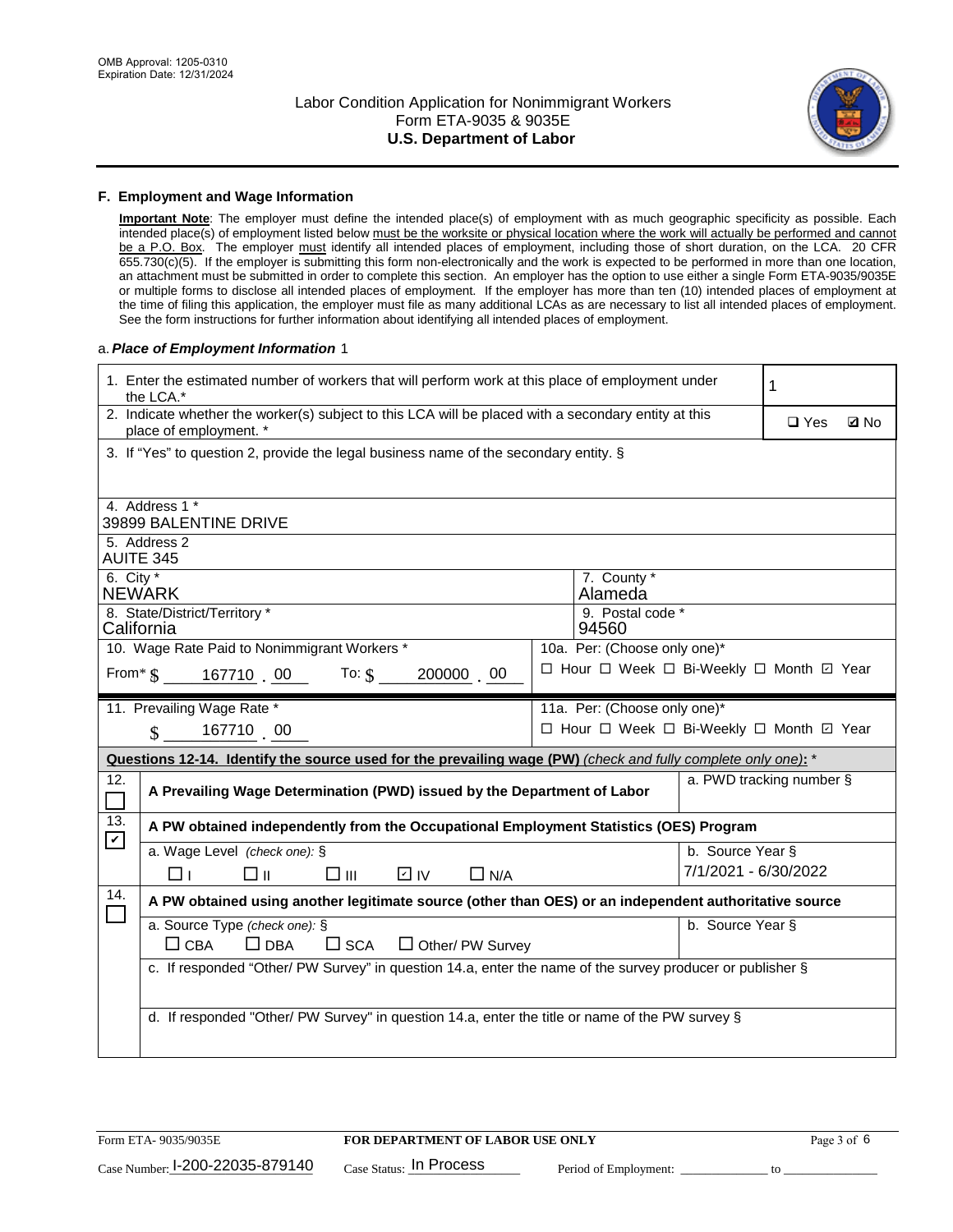

# **G. Employer Labor Condition Statements**

! *Important Note:* In order for your application to be processed, you MUST read Section G of the Form ETA-9035CP - General Instructions for the 9035 & 9035E under the heading "Employer Labor Condition Statements" and agree to all four (4) labor condition statements summarized below:

- (1) **Wages:** The employer shall pay nonimmigrant workers at least the prevailing wage or the employer's actual wage, whichever is higher, and pay for non-productive time. The employer shall offer nonimmigrant workers benefits and eligibility for benefits provided as compensation for services on the same basis as the employer offers to U.S. workers. The employer shall not make deductions to recoup a business expense(s) of the employer including attorney fees and other costs connected to the performance of H-1B, H-1B1, or E-3 program functions which are required to be performed by the employer. This includes expenses related to the preparation and filing of this LCA and related visa petition information. 20 CFR 655.731;
- (2) **Working Conditions:** The employer shall provide working conditions for nonimmigrants which will not adversely affect the working conditions of workers similarly employed. The employer's obligation regarding working conditions shall extend for the duration of the validity period of the certified LCA or the period during which the worker(s) working pursuant to this LCA is employed by the employer, whichever is longer. 20 CFR 655.732;
- (3) **Strike, Lockout, or Work Stoppage:** At the time of filing this LCA, the employer is not involved in a strike, lockout, or work stoppage in the course of a labor dispute in the occupational classification in the area(s) of intended employment. The employer will notify the Department of Labor within 3 days of the occurrence of a strike or lockout in the occupation, and in that event the LCA will not be used to support a petition filing with the U.S. Citizenship and Immigration Services (USCIS) until the DOL Employment and Training Administration (ETA) determines that the strike or lockout has ended. 20 CFR 655.733; and
- (4) **Notice:** Notice of the LCA filing was provided no more than 30 days before the filing of this LCA or will be provided on the day this LCA is filed to the bargaining representative in the occupation and area of intended employment, or if there is no bargaining representative, to workers in the occupation at the place(s) of employment either by electronic or physical posting. This notice was or will be posted for a total period of 10 days, except that if employees are provided individual direct notice by e-mail, notification need only be given once. A copy of the notice documentation will be maintained in the employer's public access file. A copy of this LCA will be provided to each nonimmigrant worker employed pursuant to the LCA. The employer shall, no later than the date the worker(s) report to work at the place(s) of employment, provide a signed copy of the certified LCA to the worker(s) working pursuant to this LCA. 20 CFR 655.734.

1. **I have read and agree to** Labor Condition Statements 1, 2, 3, and 4 above and as fully explained in Section G of the Form ETA-9035CP – General Instructions for the 9035 & 9035E and the Department's regulations at 20 CFR 655 Subpart H. \*

**Ø**Yes ロNo

## **H. Additional Employer Labor Condition Statements –H-1B Employers ONLY**

!**Important Note***:* In order for your H-1B application to be processed, you MUST read Section H – Subsection 1 of the Form ETA 9035CP – General Instructions for the 9035 & 9035E under the heading "Additional Employer Labor Condition Statements" and answer the questions below.

#### *a. Subsection 1*

| 1. At the time of filing this LCA, is the employer H-1B dependent? §                                                                                                                                                                           | ⊡ Yes                                                                                     | $\square$ No |           |              |
|------------------------------------------------------------------------------------------------------------------------------------------------------------------------------------------------------------------------------------------------|-------------------------------------------------------------------------------------------|--------------|-----------|--------------|
| 2. At the time of filing this LCA, is the employer a willful violator? $\S$                                                                                                                                                                    |                                                                                           |              | ⊡ No      |              |
| 3. If "Yes" is marked in questions H.1 and/or H.2, you must answer "Yes" or "No" regarding<br>whether the employer will use this application ONLY to support H-1B petitions or extensions of<br>status for exempt H-1B nonimmigrant workers? § |                                                                                           |              | $\Box$ No |              |
| 4. If "Yes" is marked in question H.3, identify the statutory basis for the<br>exemption of the H-1B nonimmigrant workers associated with this<br>LCA. §                                                                                       | $\Box$ \$60,000 or higher annual wage<br>□ Master's Degree or higher in related specialty |              |           |              |
| H-1B Dependent or Willful Violator Employers -Master's Degree or Higher Exemptions ONLY                                                                                                                                                        |                                                                                           |              |           |              |
| 5. Indicate whether a completed Appendix A is attached to this LCA covering any H-1B<br>nonimmigrant worker for whom the statutory exemption will be based <b>ONLY</b> on attainment of a<br>Master's Degree or higher in related specialty. § |                                                                                           |              | ⊟ No      | <b>Q</b> N/A |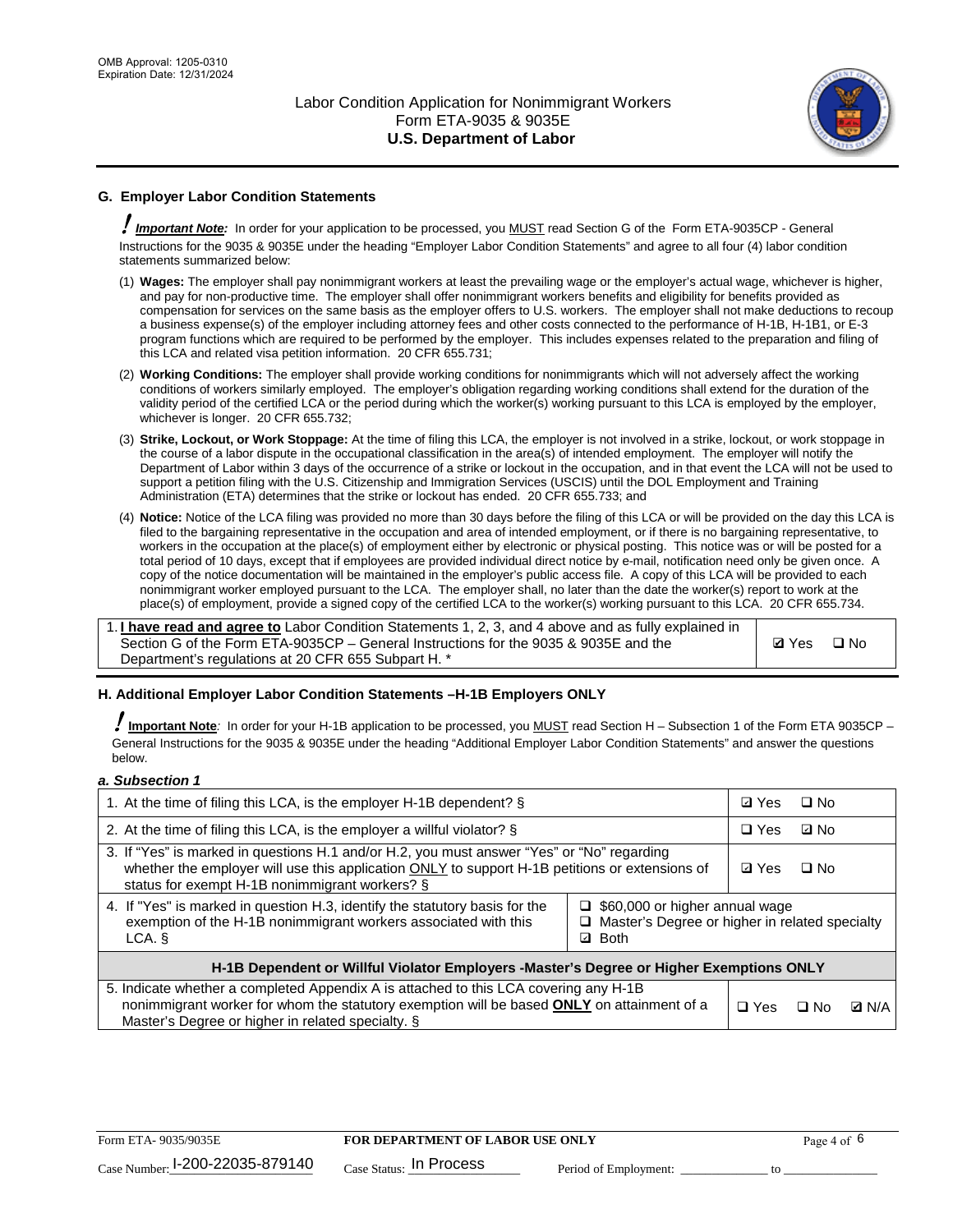

**If you marked "Yes" to questions H.a.1 (H-1B dependent) and/or H.a.2 (H-1B willful violator) and "No" to question H.a.3 (exempt H-1B nonimmigrant workers), you MUST read Section H – Subsection 2 of the Form ETA 9035CP – General Instructions for the 9035 & 9035E under the heading "Additional Employer Labor Condition Statements" and indicate your agreement to all three (3) additional statements summarized below.**

#### *b. Subsection 2*

- A. **Displacement:** An H-1B dependent or willful violator employer is prohibited from displacing a U.S. worker in its own workforce within the period beginning 90 days before and ending 90 days after the date of filing of the visa petition. 20 CFR 655.738(c);
- B. **Secondary Displacement:** An H-1B dependent or willful violator employer is prohibited from placing an H-1B nonimmigrant worker(s) with another/secondary employer where there are indicia of an employment relationship between the nonimmigrant worker(s) and that other/secondary employer (thus possibly affecting the jobs of U.S. workers employed by that other employer), unless and until the employer subject to this LCA makes the inquiries and/or receives the information set forth in 20 CFR 655.738(d)(5) concerning that other/secondary employer's displacement of similarly employed U.S. workers in its workforce within the period beginning 90 days before and ending 90 days after the date of such placement. 20 CFR 655.738(d). Even if the required inquiry of the secondary employer is made, the H-1B dependent or willful violator employer will be subject to a finding of a violation of the secondary displacement prohibition if the secondary employer, in fact, displaces any U.S. worker(s) during the applicable time period; and
- C. **Recruitment and Hiring:** Prior to filing this LCA or any petition or request for extension of status for nonimmigrant worker(s) supported by this LCA, the H-1B dependent or willful violator employer must take good faith steps to recruit U.S. workers for the job(s) using procedures that meet industry-wide standards and offer compensation that is at least as great as the required wage to be paid to the nonimmigrant worker(s) pursuant to 20 CFR 655.731(a). The employer must offer the job(s) to any U.S. worker who applies and is equally or better qualified for the job than the nonimmigrant worker. 20 CFR 655.739.

| 6. I have read and agree to Additional Employer Labor Condition Statements A, B, and C above and |       |           |
|--------------------------------------------------------------------------------------------------|-------|-----------|
| as fully explained in Section H – Subsections 1 and 2 of the Form ETA 9035CP – General           | □ Yes | $\Box$ No |
| Instructions for the 9035 & 9035E and the Department's regulations at 20 CFR 655 Subpart H. §    |       |           |

## **I. Public Disclosure Information**

! **Important Note***:* You must select one or both of the options listed in this Section.

| 1. Public disclosure information in the United States will be kept at: * |  |  |  |  |  |  |
|--------------------------------------------------------------------------|--|--|--|--|--|--|
|--------------------------------------------------------------------------|--|--|--|--|--|--|

**sqrt** Employer's principal place of business □ Place of employment

## **J. Notice of Obligations**

A. Upon receipt of the certified LCA, the employer must take the following actions:

- o Print and sign a hard copy of the LCA if filing electronically (20 CFR 655.730(c)(3));<br>
Maintain the original signed and certified LCA in the employer's files (20 CFR 655.7
- Maintain the original signed and certified LCA in the employer's files (20 CFR 655.705(c)(2); 20 CFR 655.730(c)(3); and 20 CFR 655.760); and
- o Make a copy of the LCA, as well as necessary supporting documentation required by the Department of Labor regulations, available for public examination in a public access file at the employer's principal place of business in the U.S. or at the place of employment within one working day after the date on which the LCA is filed with the Department of Labor (20 CFR 655.705(c)(2) and 20 CFR 655.760).
- B. The employer must develop sufficient documentation to meet its burden of proof with respect to the validity of the statements made in its LCA and the accuracy of information provided, in the event that such statement or information is challenged (20 CFR 655.705(c)(5) and 20 CFR 655.700(d)(4)(iv)).
- C. The employer must make this LCA, supporting documentation, and other records available to officials of the Department of Labor upon request during any investigation under the Immigration and Nationality Act (20 CFR 655.760 and 20 CFR Subpart I).

*I declare under penalty of perjury that I have read and reviewed this application and that to the best of my knowledge, the*  information contained therein is true and accurate. I understand that to knowingly furnish materially false information in the *preparation of this form and any supplement thereto or to aid, abet, or counsel another to do so is a federal offense punishable by fines, imprisonment, or both (18 U.S.C. 2, 1001,1546,1621).*

| 1. Last (family) name of hiring or designated official * 2. First (given) name of hiring or designated official * 3. Middle initial §<br><b>CHHABRA</b> | I MANINDER |                  |  |
|---------------------------------------------------------------------------------------------------------------------------------------------------------|------------|------------------|--|
| 4. Hiring or designated official title *<br>CHIEF EXECUTIVE OFFICER                                                                                     |            |                  |  |
| 5. Signature *                                                                                                                                          |            | 6. Date signed * |  |